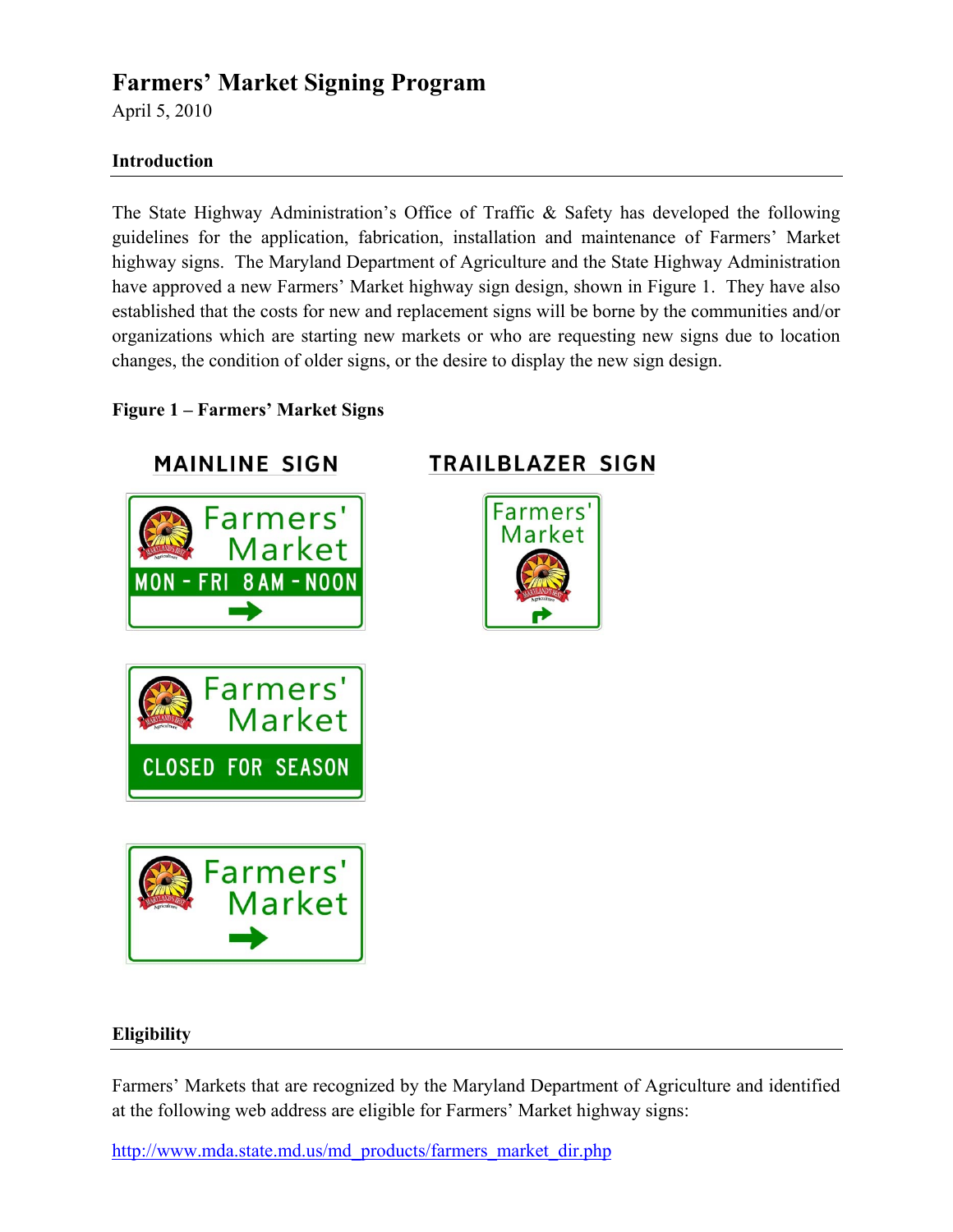The Application for new or replacement signs is provided as Attachment A, can be obtained from one of the State Highway Administration's District Offices listed in Attachment B, or can be downloaded from the following web address:

http://www.marylandroads.com under Business Center / Business Standards and Specifications

The Application and associated Application Fee must be submitted to the State Highway Administration Office of Finance for review and approval. The following guidelines apply:

- 1. No signs will be placed along Expressways, Freeways or along Interstate Highways.
- 2. No Market names will be displayed on the signs.
- 3. Mainline Signs will display specific days and hours of operation, but cannot accommodate varying days or hours of operation. For Farmers' Markets with varying days or hours of operation, the Mainline Sign will only display a directional arrow.
- 4. Signs will be installed and maintained by SHA District forces, including the annual installation and removal of the "CLOSED FOR SEASON" panel. The Farmers' Market must notify the appropriate District Office, shown in Attachment B, at least two weeks in advance of when the "CLOSED FOR SEASON" panel needs to be removed and when it needs to be put back in place at the end of the season.
- 5. If at any time a particular Farmers' Market ceases to be functional, the Department of Agriculture is to make the District Office aware so that the signs can be removed.
- 6. The Mainline Farmers' Market Sign will be installed for both directions along the closest State Highway, except where the closest State Highway is an Expressway, Freeway or an Interstate Highway. Trailblazer signs will be installed as necessary where a change in direction is required to access the Farmers Market. Figure 2 illustrates an example of sign placement. The installation of Farmers' Market Signs along County or Municipal roads will require County and/or Municipal approval. The size of the signs will be determined by the District Office and is dependent on the prevailing speed along the road. Roads with a prevailing speed below 40 mph will have the smaller signs installed, while roads with a prevailing speed of 40 mph and above will have the larger signs installed.
- 7. The cost for application, fabrication, installation & maintenance is provided as Attachment C.
- 8. The Application must be sent with the \$250 Application Fee, payable to the *Maryland State Highway Administration*. The check should identify the name of the specific Farmers' Market and the County, and be mailed to:

Maryland State Highway Administration P.O. Box 1636 Baltimore, Maryland 21203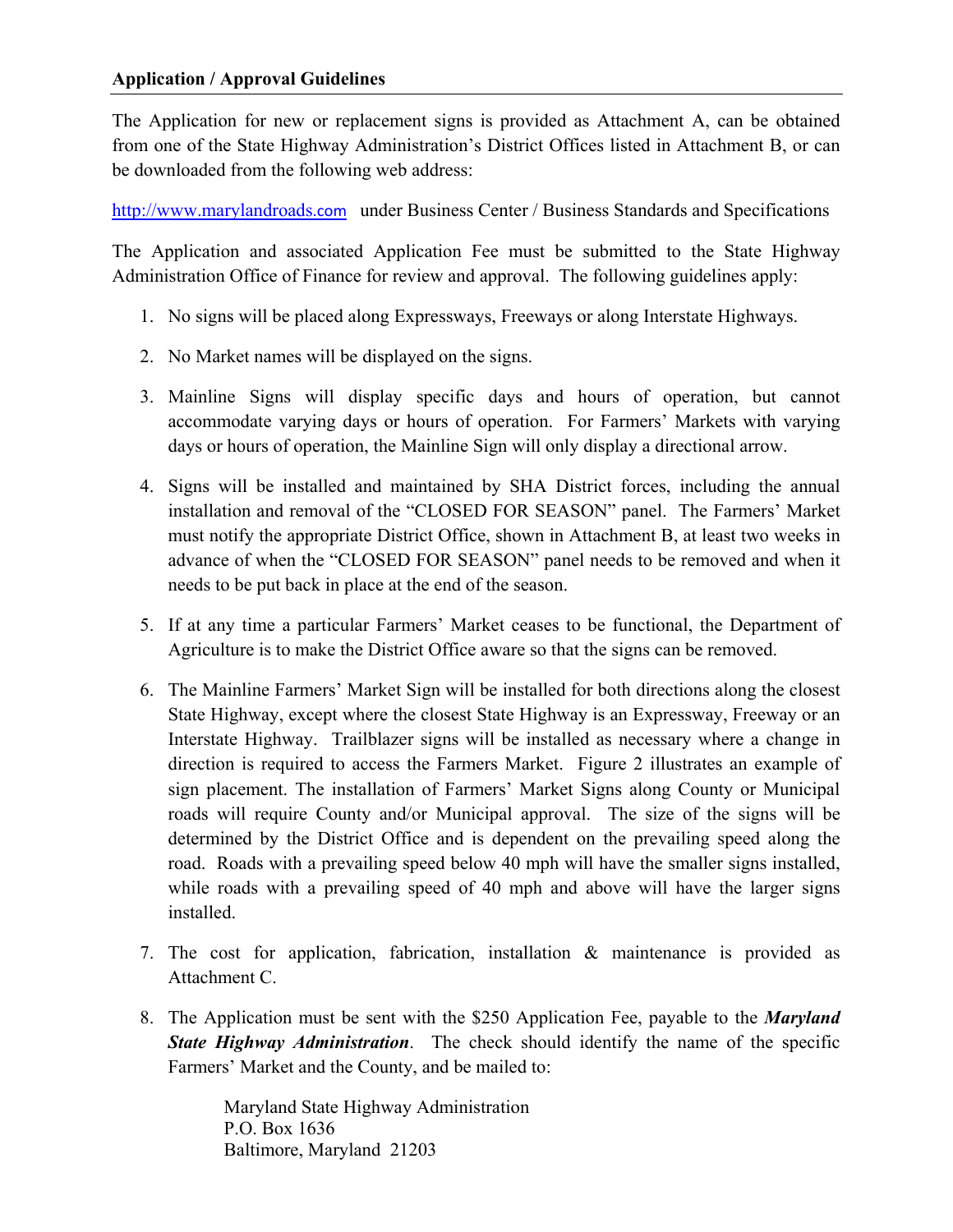



- 9. Once the Application is received, the Office of Finance will notify District personnel, who will review the application, perform a field review to identify locations to safely install the signs, and coordinate with local jurisdictions, if necessary. If any of the signs are located along County or Municipal roads, the SHA will submit a copy of the application, including their recommendations for sign locations, to the appropriate jurisdiction for review and approval. Approval from these jurisdictions will be required before any signs are installed.
- 10. If space is available to safely install the signs, an approval letter will be sent to the Applicant indicating the number and location of signs to be installed and the associated cost (a sample Approval Letter is provided in Attachment D). This will include the costs to fabricate the signs, and the cost to install the signs including sign supports. The initial payment will also include the maintenance cost to install and/or remove the "CLOSED FOR SEASON" panel the first year. The amount of the first year maintenance cost will depend on whether the initial sign is installed in-season or off-season. If the signs are installed in-season, it will be installed without the "CLOSED FOR SEASON" panel. Therefore, the first year's maintenance only needs to include installing the "CLOSED FOR SEASON" panel at the end of the season. If the signs are installed off-season, the first year's maintenance needs to cover both removing the "CLOSED FOR SEASON"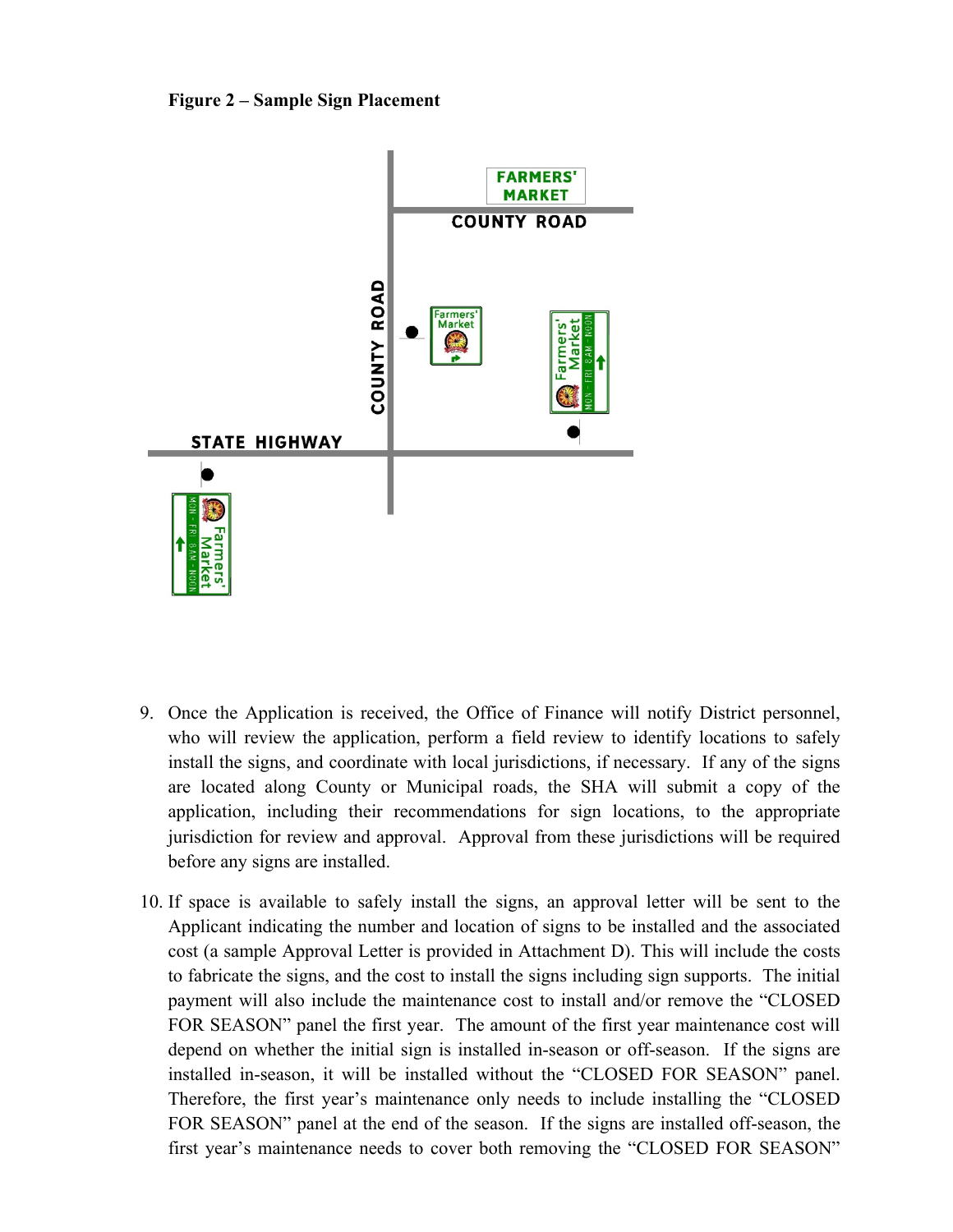panel at the beginning of the season and putting it back in place at the end of the season. The SHA will submit an invoice to the Farmers' Market each subsequent year to cover these annual expenses. For Farmers' Markets open all year round, there are no maintenance costs.

11. Following receipt of the Approval Letter, the Farmers' Market must submit a check, payable to the *Maryland State Highway Administration* for the amount indicated in the letter. The check should also identify the specific Farmers' Market and the County, and be mailed to:

> Maryland State Highway Administration P.O. Box 1636 Baltimore, Maryland 21203

Once payment is received, the District Office will be notified so that fabrication and installation can proceed.

- 12. In the event that a sign is damaged or missing, the cost of replacing the sign will be the responsibility of the Farmers' Market.
- 13. Sign Fabrication Details are provided in Attachment E.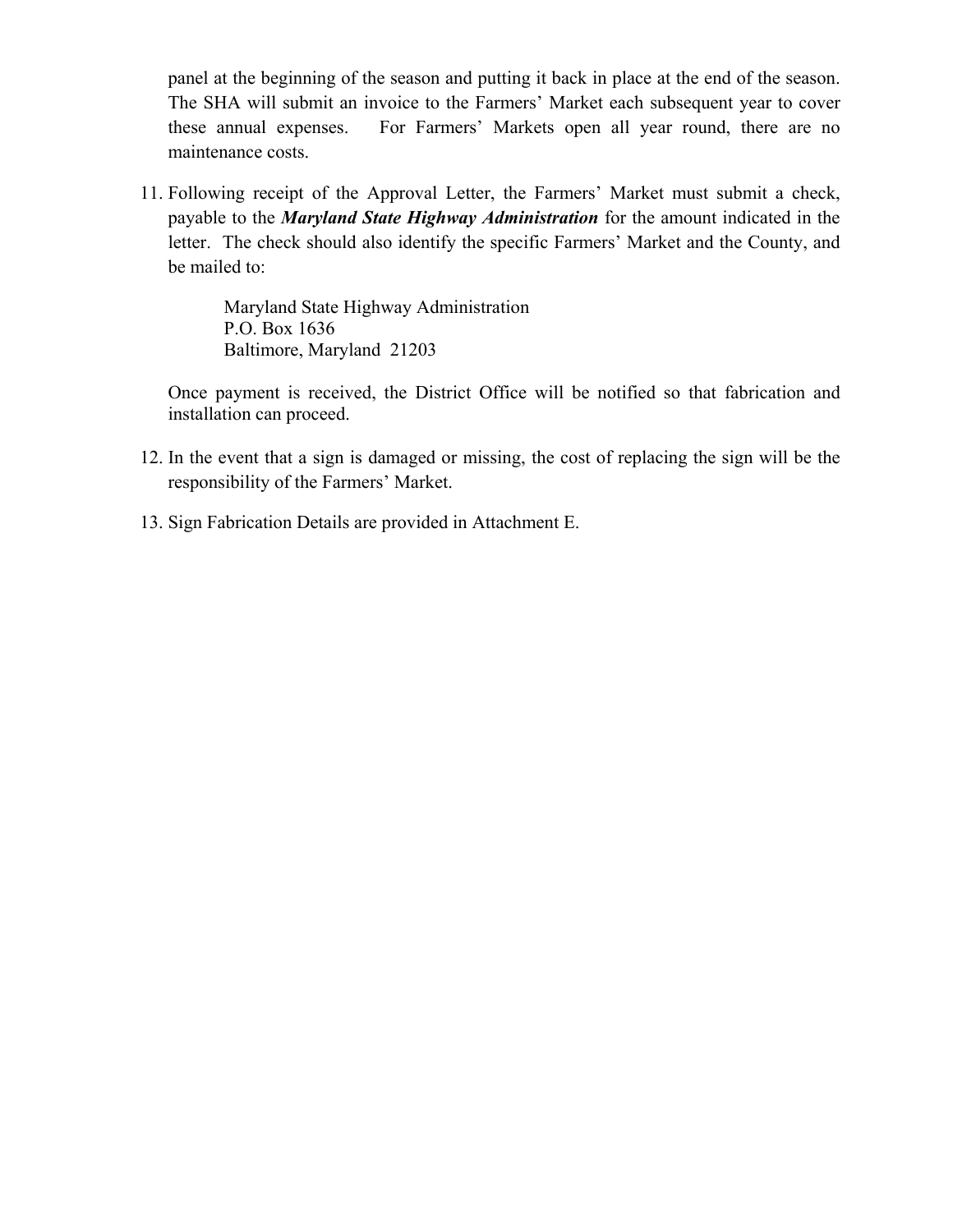|                                                                                                                                                         | <b>ATTACHMENT A – Maryland Farmers' Market Sign Application</b> |                       | Page 1     |  |
|---------------------------------------------------------------------------------------------------------------------------------------------------------|-----------------------------------------------------------------|-----------------------|------------|--|
| Type of Application (check one)                                                                                                                         | New $\square$                                                   | Replacement $\square$ |            |  |
| <b>Farmers' Market Information:</b>                                                                                                                     |                                                                 |                       |            |  |
| Name of Market                                                                                                                                          |                                                                 |                       |            |  |
| <b>Street Address</b>                                                                                                                                   | City/County                                                     |                       | Zip Code   |  |
| <b>Contact Name</b>                                                                                                                                     | Phone Number                                                    |                       | Fax Number |  |
| E-mail Address                                                                                                                                          |                                                                 |                       |            |  |
| Billing Information (If space is available along the highway, you will be sent an approval letter with<br>a request for payment prior to installation): |                                                                 |                       |            |  |
| Bill to                                                                                                                                                 | Title                                                           |                       |            |  |
| <b>Billing Address</b>                                                                                                                                  | City/State                                                      |                       | Zip Code   |  |
| FED ID or SSN                                                                                                                                           | Phone Number                                                    |                       | Fax Number |  |
| E-mail Address                                                                                                                                          |                                                                 |                       |            |  |
| Hours of Operation (i.e., Monday 9:00 AM to 4:00 PM):                                                                                                   |                                                                 |                       |            |  |
|                                                                                                                                                         |                                                                 |                       |            |  |
| Sunday                                                                                                                                                  |                                                                 |                       |            |  |
| Monday                                                                                                                                                  |                                                                 |                       |            |  |
| Tuesday                                                                                                                                                 |                                                                 |                       |            |  |

Maryland State Highway Administration P.O. Box 1636 Baltimore, Maryland 21203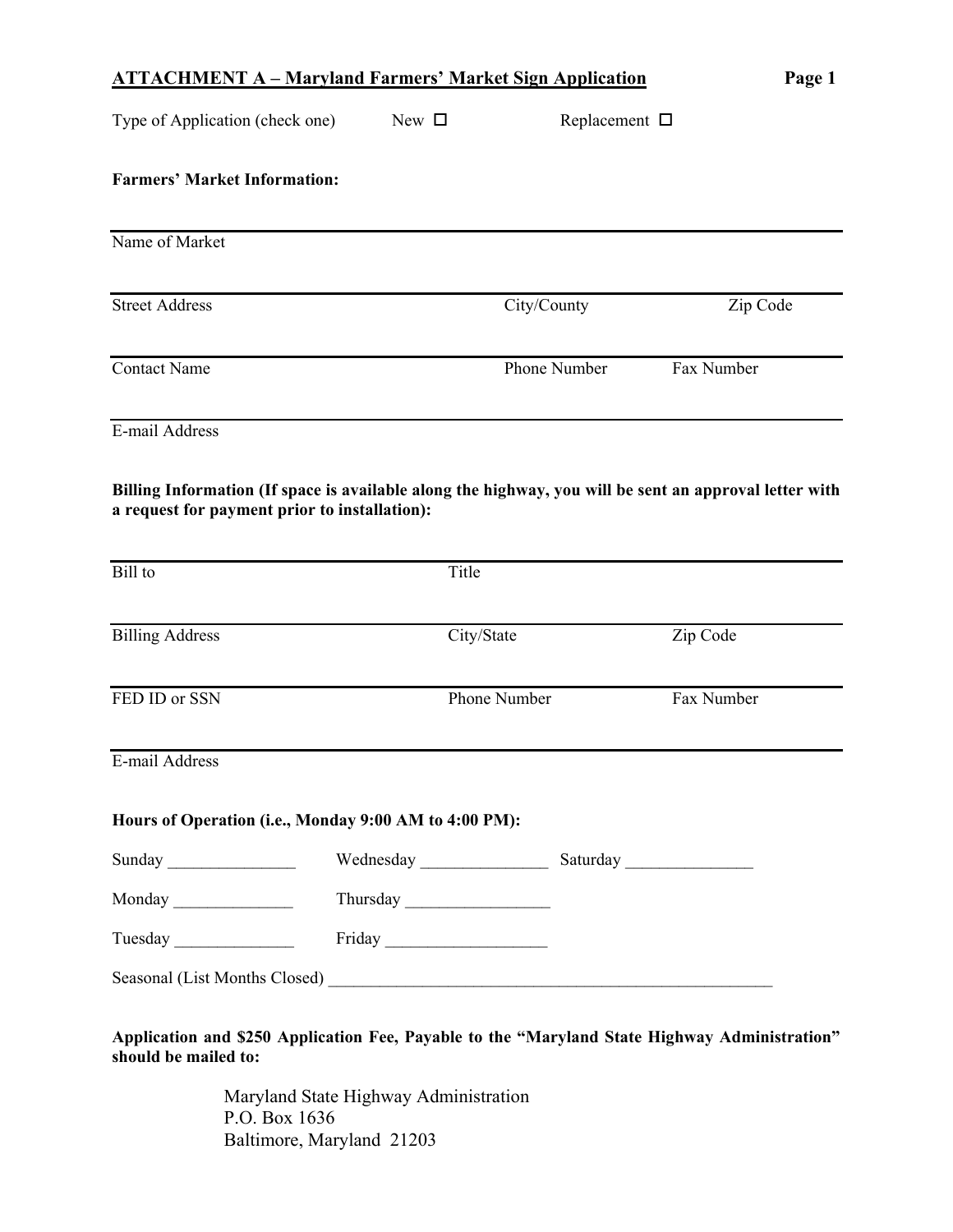# **ATTACHMENT A – Maryland Farmers' Market Sign Application Page 2**

#### **Certification:**

I certify that the above statements are true and correct and that I will inform the State Highway Administration of any changes to the above indicated information that may affect the applicability of the sign and/or sign messages.

| Signed: (Applicant) | Date: |  |
|---------------------|-------|--|
|---------------------|-------|--|

Falsification of the above statements will result in the Denial or Revocation of this Application.

| <b>FOR OFFICE USE ONLY</b>                                            |                             |  |  |  |  |  |  |
|-----------------------------------------------------------------------|-----------------------------|--|--|--|--|--|--|
| <b>State Highway Administration:</b>                                  | APPROVED □<br>DENIED $\Box$ |  |  |  |  |  |  |
|                                                                       |                             |  |  |  |  |  |  |
| Signature (District Representative)                                   | Date                        |  |  |  |  |  |  |
|                                                                       |                             |  |  |  |  |  |  |
| Comments:                                                             |                             |  |  |  |  |  |  |
| County/Municipality (if applicable):<br>APPROVED □<br>DENIED <b>O</b> |                             |  |  |  |  |  |  |
| Signature (County/Municipality Representative)                        | Date                        |  |  |  |  |  |  |
| Comments:                                                             |                             |  |  |  |  |  |  |
| <b>Number of Signs/Cost:</b>                                          |                             |  |  |  |  |  |  |
| Mainline (Large)                                                      | at $$990.20$ ea. =          |  |  |  |  |  |  |
| Mainline (Small)                                                      | at $$724.20$ ea. =          |  |  |  |  |  |  |
| CLOSED panel (Large)                                                  | at $$69.00$ ea. =           |  |  |  |  |  |  |
| CLOSED panel (Small)                                                  | at $$37.00$ ea. =           |  |  |  |  |  |  |
| Trailblazer (Large)                                                   | at $$438.20$ ea. =          |  |  |  |  |  |  |
| Trailblazer (Small)                                                   | at $$378.00$ ea. =          |  |  |  |  |  |  |
| <b>First Year Maintenance</b><br>(Installed In-Season)                | at $$150.00$ ea. =          |  |  |  |  |  |  |
| <b>First Year Maintenance</b><br>(Installed Off-Season)               | at $$300.00$ ea. =          |  |  |  |  |  |  |
| <b>Application Fee</b>                                                | at $$250.00$ ea. =          |  |  |  |  |  |  |
| <b>TOTAL</b>                                                          |                             |  |  |  |  |  |  |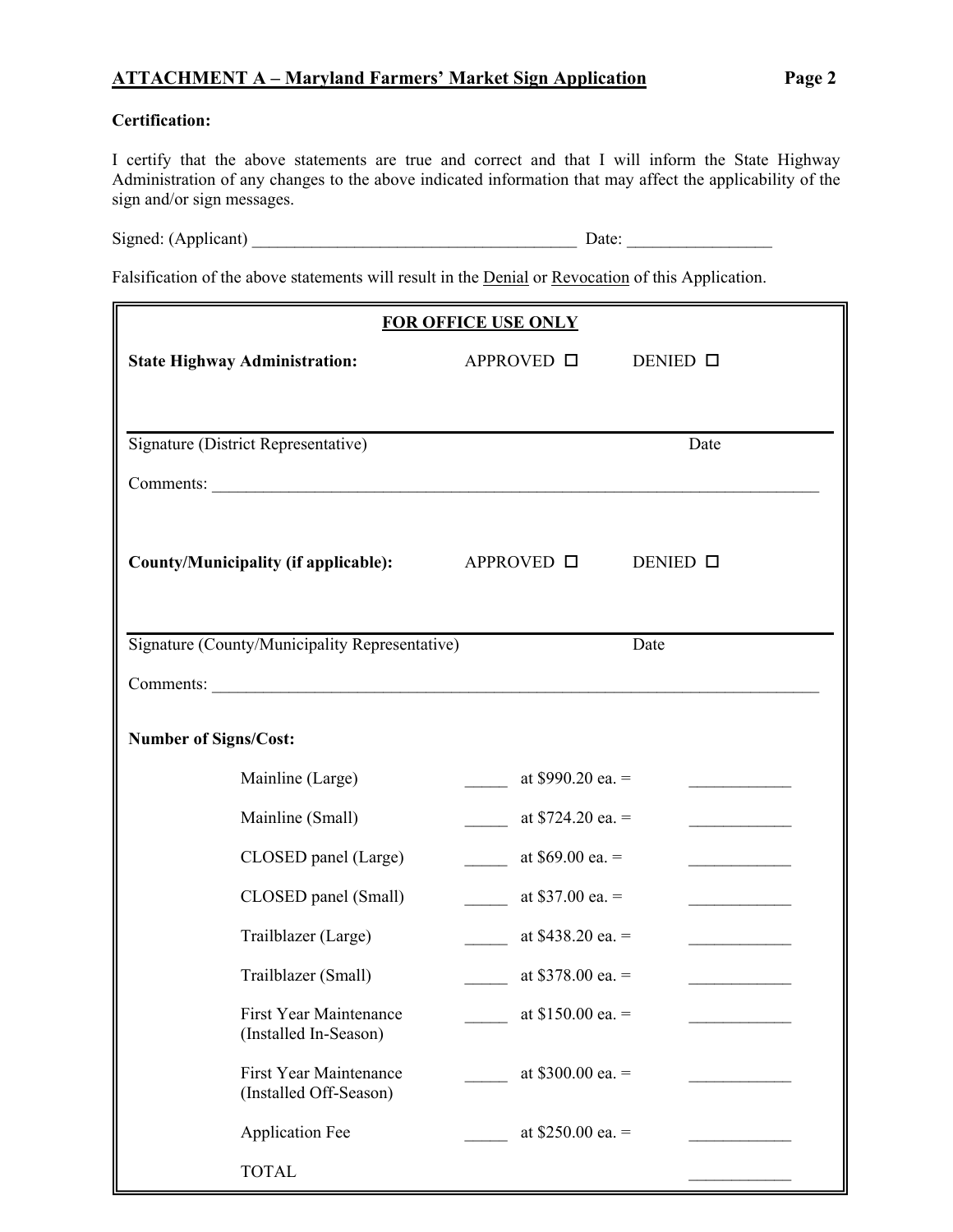| <b>Charge Number</b> | <b>District</b>         | <b>Counties</b>                                  |
|----------------------|-------------------------|--------------------------------------------------|
| <b>BW471M84</b>      |                         | Dorchester, Somerset, Wicomico, and Worcester    |
| <b>BW471M85</b>      | $\mathbf{2}$            | Caroline, Cecil, Kent, Queen Anne's, and Talbot  |
| <b>BW471M86</b>      | $\overline{\mathbf{3}}$ | <b>Montgomery and Prince George's</b>            |
| <b>BW471M87</b>      | 4                       | <b>Baltimore, and Harford</b>                    |
| <b>BW471M88</b>      | 5                       | Anne Arundel, Calvert, Charles, and Saint Mary's |
| <b>BW471M89</b>      | 6                       | Allegany, Garrett, and Washington                |
| <b>BW471M8A</b>      | 7                       | Carroll, Frederick, and Howard                   |

District Charge Numbers for Farmers' Market Signs: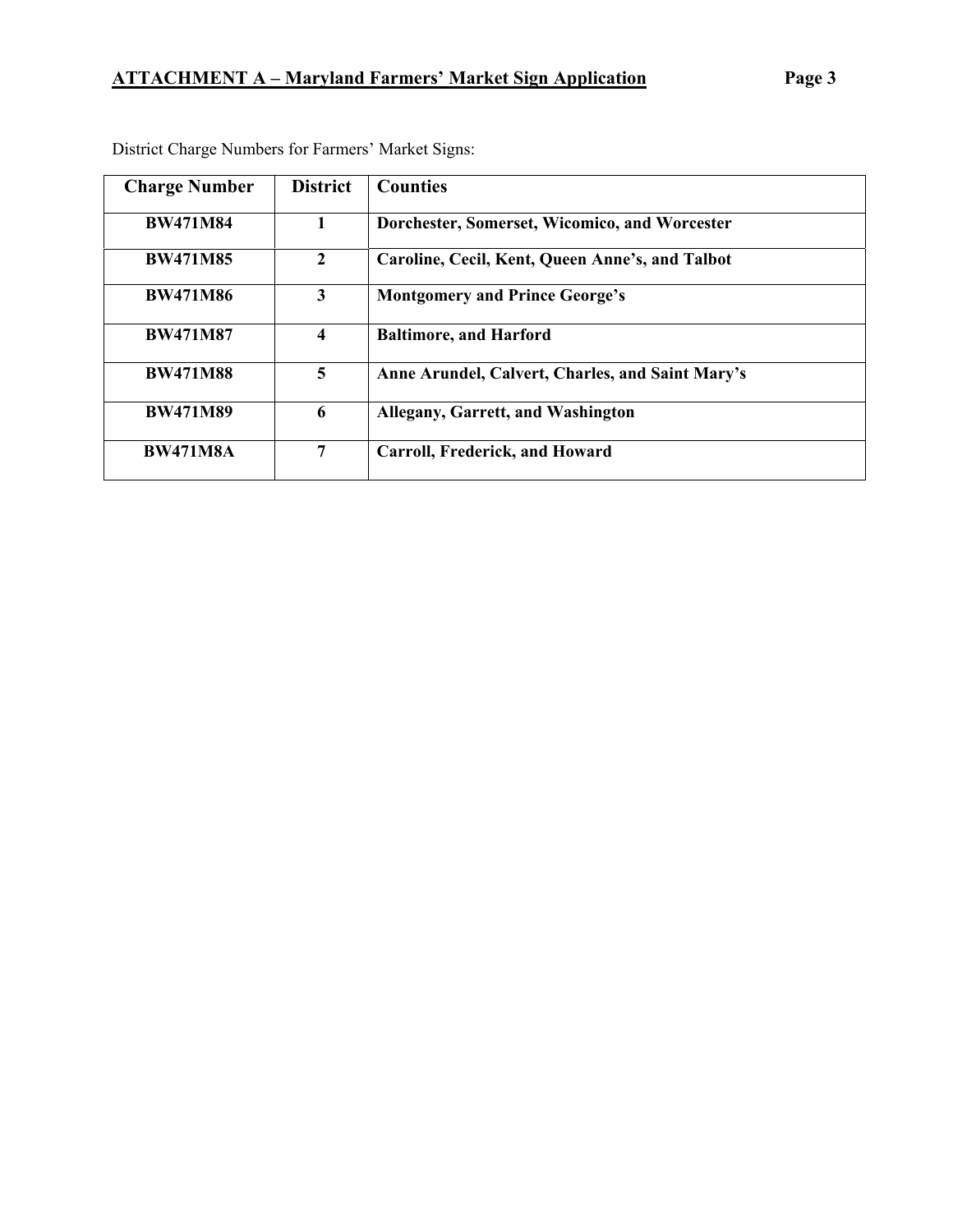#### **ATTACHMENT B – SHA District Offices**

#### **District 1 – Dorchester, Somerset, Wicomico, and Worcester Counties**

Assistant District Engineer - Traffic Maryland State Highway Administration 660 West Road Salisbury, MD 21802 Telephone: 410-667-4040 Toll Free: 800-825-4742 FAX: 410-543-6598

#### **District 2 – Caroline, Cecil, Kent, Queen Anne's, and Talbot Counties**

Assistant District Engineer - Traffic Maryland State Highway Administration 615 Morgnec Road Chestertown, MD 21620 Telephone: 410-810-3240 Toll Free: 800-637-9740 FAX: 410-778-0851

#### **District 3 – Montgomery and Prince George's Counties**

Assistant District Engineer - Traffic Maryland State Highway Administration 9300 Kenilworth Avenue Greenbelt, MD 20770 Telephone: 301-513-7404 Toll Free: 800-749-0737 FAX: 301-513-7415

#### **District 4 – Baltimore, and Harford Counties**

Assistant District Engineer - Traffic Maryland State Highway Administration 320 West Warren Road Hunt Valley MD 21030 Telephone: 410-229-2381 Toll Free: 866-998-0367 FAX: 410-527-4690

#### **District 5 – Anne Arundel, Calvert, Charles, and Saint Mary's Counties**

Assistant District Engineer - Traffic Maryland State Highway Administration 138 Defense Highway Annapolis, Maryland 21401 Telephone: 410-841-1003 Toll Free: 800-331-5603 FAX: 410-841-1084

#### **District 6 – Allegany, Garrett, and Washington Counties**

Assistant District Engineer - Traffic Maryland State Highway Administration 1251 Vocke Road La Vale, MD 21502 Telephone: 301-729-8444 Toll Free: 800-760-7138 FAX: 301-729-6968

#### **District 7 – Carroll, Frederick, and Howard Counties**

Assistant District Engineer - Traffic Maryland State Highway Administration 5111 Buckeystown Pike Frederick, MD 21704 Telephone: 301-624-8140 Toll Free: 800-635-5119 FAX: 301-624-8225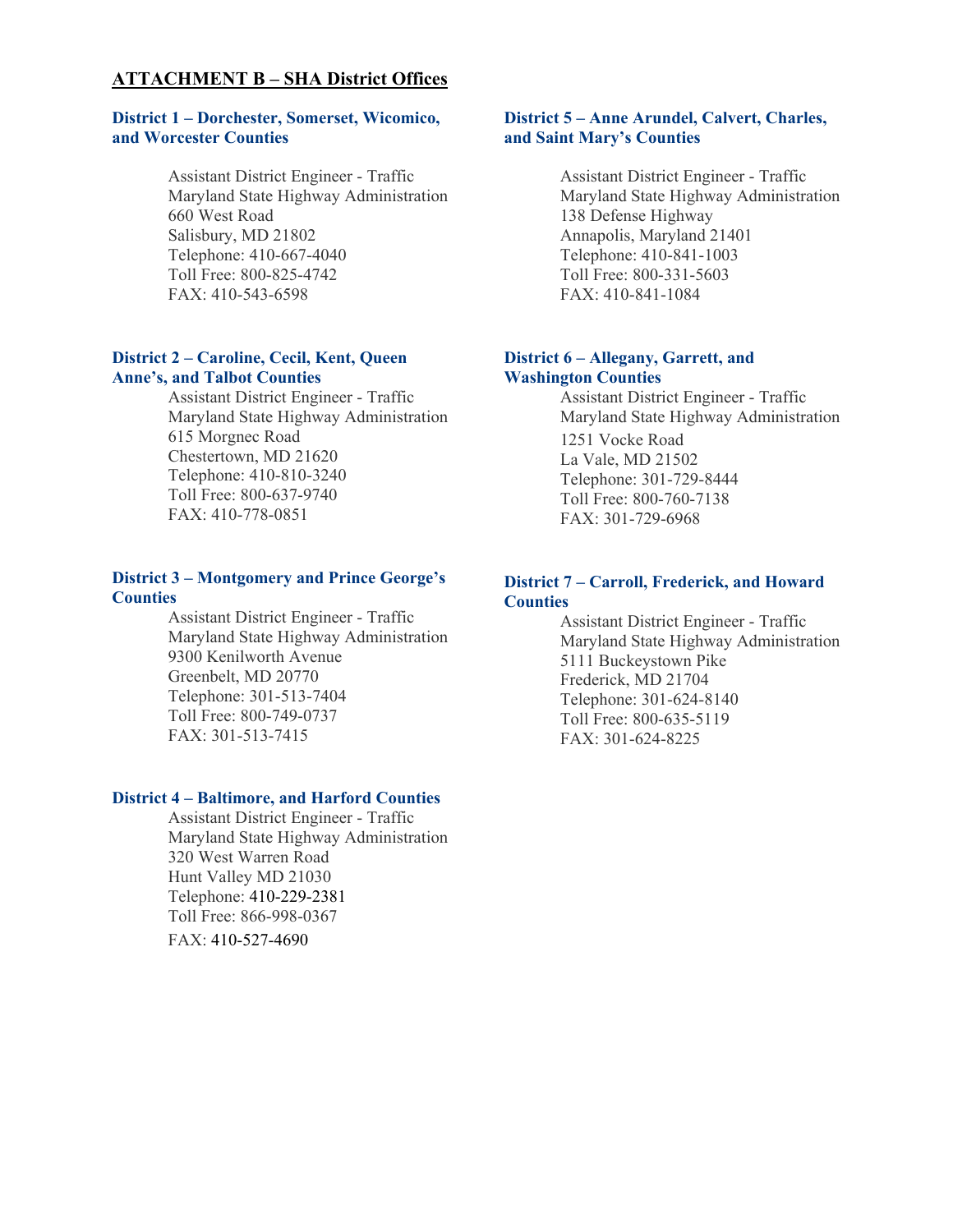# **ATTACHMENT C – Farmers' Market Sign Costs**

|                                             | Sign<br>Fabrication | Sign<br>Installation | Total    |
|---------------------------------------------|---------------------|----------------------|----------|
| Mainline Sign (Large)<br>84 in. x 48 in.    | \$240.20            | \$750.00             | \$990.20 |
| Closed For Season Panel (Large)             | \$69.00             |                      | \$69.00  |
| Mainline Sign (Small)<br>48 in. x 36 in.    | \$124.20            | \$600.00             | \$724.20 |
| <b>Closed For Season Panel (Small)</b>      | \$37.00             |                      | \$37.00  |
| Trailblazer Sign (Large)<br>42 in. x 48 in. | \$138.20            | \$300.00             | \$438.20 |
| Trailblazer Sign (Small)<br>30 in. x 36 in. | \$78.00             | \$300.00             | \$378.00 |
| <b>Application Fee</b>                      |                     |                      | \$250.00 |
| <b>Annual Maintenance</b>                   |                     |                      | \$300.00 |

All costs will be paid after the Approval Letter is received by the Farmers' Market.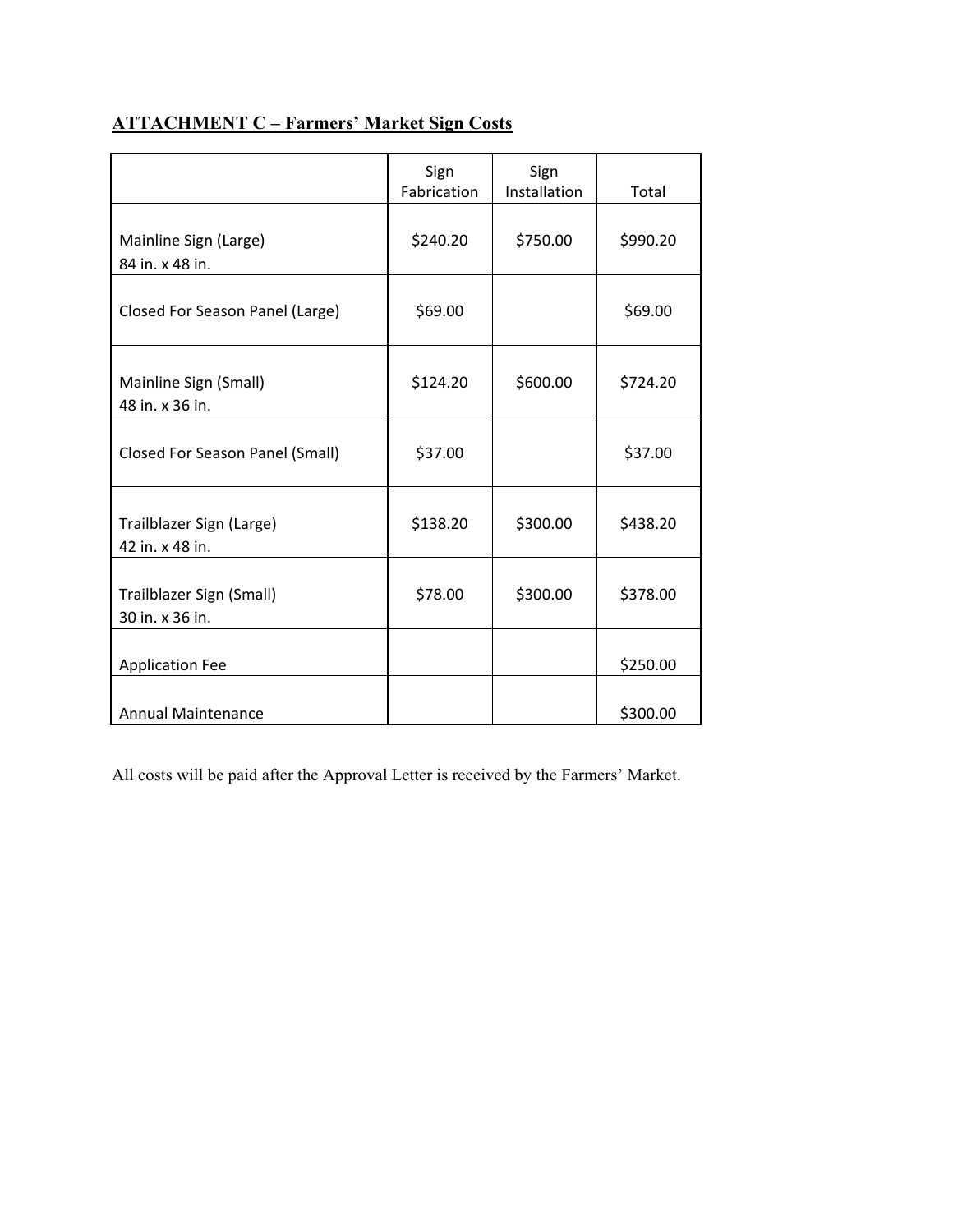## **ATTACHMENT D – Sample Approval Letter**

Dear \_\_\_\_\_\_\_\_\_\_\_\_\_\_\_\_\_\_\_\_

The Maryland State Highway Administration has approved your request for the fabrication and installation of new or replacement Farmers' Market signs. Having completed our review of field conditions, we have determined that signs can be installed at the following locations:

|              | Two Large/Small Mainline signs along MD |  |  |  |  |  |  | (one in each direction) approaching |
|--------------|-----------------------------------------|--|--|--|--|--|--|-------------------------------------|
| Road/Street. |                                         |  |  |  |  |  |  |                                     |

One Large Trailblazer sign along \_\_\_\_\_bound \_\_\_\_\_\_\_\_\_\_\_\_\_\_\_\_\_\_\_\_\_\_\_\_\_ approaching \_\_\_\_\_\_\_\_\_\_ \_\_\_\_\_\_\_\_\_\_\_\_\_\_\_\_\_\_ Road/Street.

One Small Trailblazer sign along \_\_\_\_\_bound \_\_\_\_\_\_\_\_\_\_\_\_\_\_\_\_\_\_\_\_\_\_\_\_\_\_\_\_\_\_ approaching \_\_\_\_\_\_\_\_\_\_\_\_ \_\_\_\_\_\_\_\_\_\_\_\_\_\_\_\_\_\_ Road/Street.

The total cost for the fabrication and installation (including the first year's maintenance, if applicable) of these signs is \$ \_\_\_\_\_\_\_\_\_, payable to *Maryland State Highway Administration* and mailed to:

#### **Maryland State Highway Administration P.O. Box 1636 Baltimore, Maryland 21203**

Please include the **Farmer's Market Name** and the **County** on your check.

Once payment is received, the SHA's District Office will be notified so that the signs can be fabricated and the installation can be scheduled. If you have any questions, please contact the appropriate District representative shown on the list accompanying this letter.

If applicable, the Annual Maintenance Fee will be billed each off season and payment must be received 30 days prior to the removal of the CLOSED FOR SEASON panel.

Sincerely,

SHA District Representative

cc: Department of Agriculture Representative County/Municipal Representative Sophia Kampes, SHA Asst. Chief, TEDD/Signing